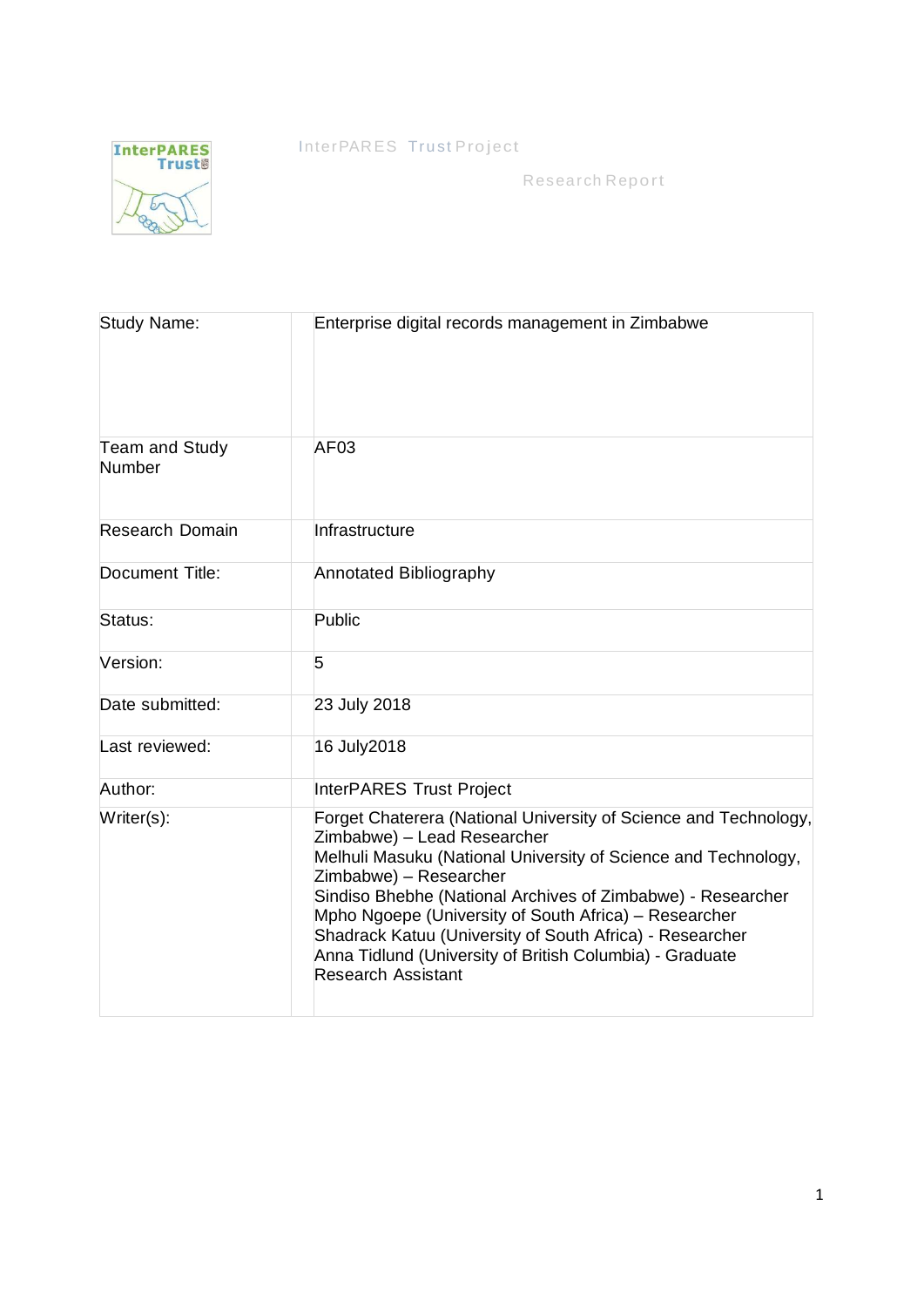#### Document Control

| Version history |                  |               |                     |  |
|-----------------|------------------|---------------|---------------------|--|
| Version         | Date             | By            | Version notes       |  |
|                 | April 22, 2016   | A Tidlund     | Ver. 1              |  |
| 2               | May 24, 2016     | A Tidlund     | Ver. 2              |  |
| 3               | December 1, 2017 | Zimbabwe team | Ver. 3              |  |
| 4               | June 1, 2018     | S Katuu       | Ver. 4 copy editing |  |
|                 | July 16, 2018    | Zimbabwe team | Ver. 5 final edits  |  |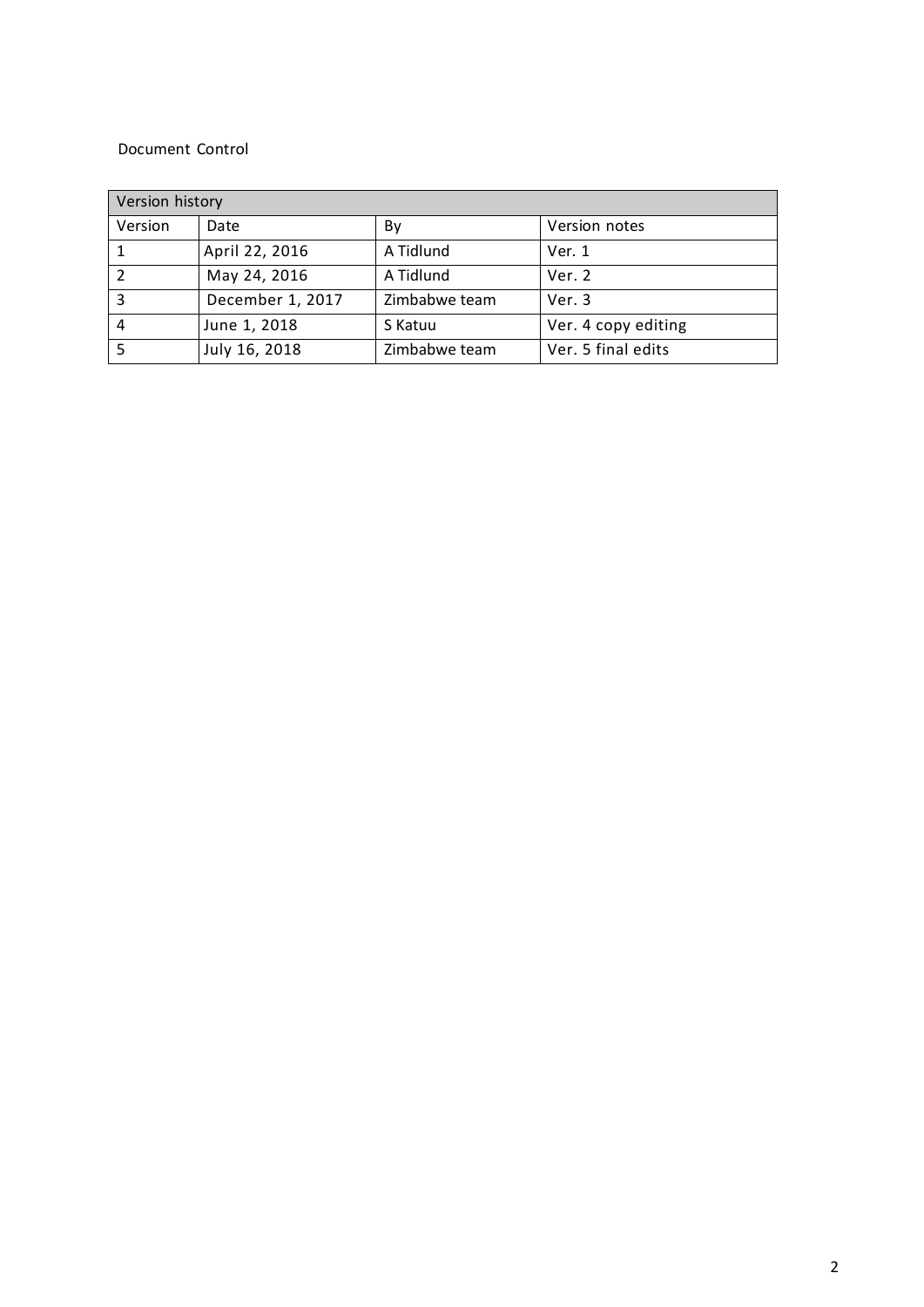1. Barata, K, Piers C and Serumaga, M: "From accounting to accountability: managing accounting records as a strategic resource (Zimbabwe: a case study)" (London: International Records Management Trust, 2001) .

Annotation: This report covers a field study undertaken by Kimberly Barata, Piers Cain, and Mary Serumaga in Zimbabwe in 1999. The overall purpose of the study was to improve and strengthen accountability and control within Zimbabwean government's financial systems and management. Findings confirmed that current recordkeeping practices are too irregular and unsystematic, rendering the government's fiscal accountability vulnerable. Based on the findings, a reference model was produced to develop and integrate a records' management programme into the government's accounting systems. This major issue points to a gap in the financial management infrastructure, leading to untimely and ineffective retrieval of important information. The current *Financial Instructions* and *Accounting Manual* "offers only limited guidance. However, the fact that the procedures set out in the manual are consistently followed in most ministries, indicates the strength of the existing system" (Barata et al., 3). Further integration and updates of both systems and procedures are necessary.

Provided are also proposals to improve training to those handling and creating records, audits to ensure compliance and communication between the National Archives, and tracking systems, in order to improve record and government accountability. Proposals also endorse the Public Financial Management System (PFMS), intended as a computerised and integrated system that gives access to financial information, further enabling control, supervision and management of public funds.

2. Bhebhe, S., Masuku, M. and Ngulube, P., "Infrastructural challenges on archives and recordkeeping at the National Archives of Zimbabwe", *Journal of the South African Society of Archivists*, Vol. 46 (2014): pp. 47--‐62.

Annotation: This study gives an overview of the problems characterised by poor physical infrastructure in the provinces of Zimbabwe, as well as conducts a study involving questionnaires, document analysis, and literature analyses. Building infrastructure is "the first line of defence against a severe climate and various disasters" (Bhebhe et al., 47) in Zimbabwe. Most archives were held in repositories not specifically built for archival holdings. The National Archives of Zimbabwe (NAZ), now the head office, was established in 1935. In 1986, a declaration was made to operate NAZ with five external record centres within 10 provinces to further the reach and scope of services. The issue now is that four of the records centres in Masvingo, Gweru, Chinhoyi, and Mutare – are still using rented facilities that were not intended to be used as archives. For example, the Gweru Record Centre used to be a prison and the Chinhoyi Record Centre used to be a hospital. Some of the issues that arise are structural defects such as roof leaks, cracked walls and floors, improper drainage systems, heating and lighting, security, lack of adequate equipment and environmental regulation, and inabilities to expand storage facilities. It was also noted that the physical location of NAZ is close to the KG6 military barracks, having the potential to become "collateral damage during war" (Bhebhe et al., 56). Bhebhe et al. stress that "sound records and archives management can be achieved through infrastructure" (Bhebhe et al., 47), built specifically for archives. Recommendations include that NAZ should prioritise funds for building infrastructure, donations from other countries, and partnering with local government departments such as the Masvingo Municipality.

3. Bhebhe, S., "Contemporary diplomatics of the civil and deceased estate case files found at the National Archives of Zimbabwe", *Records Management Journal*, Vol. 25 No. 1 (2015): pp. 107--‐120.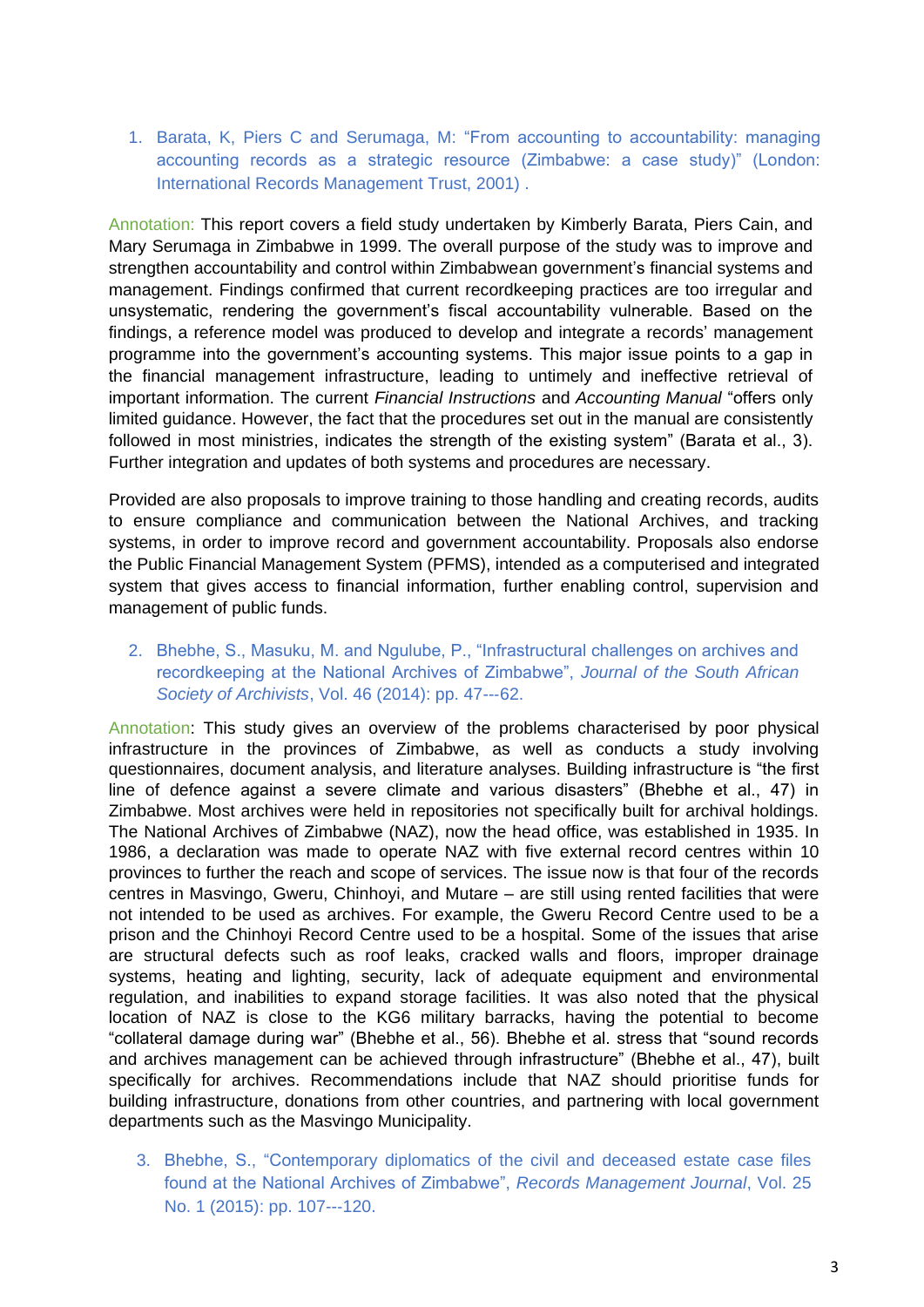Annotation: This study discusses loss of information and context based on outdated legislation and policies that are no longer relevant to electronic records. Bhebhe uses diplomatics as a framework for analysis to review how effectively (and ineffectively) legal records at the National Archives of Zimbabwe (NAZ) have maintained their originality, authenticity, reliability, and genuineness, and thus trustworthiness. Bhebhe raises the issue of improper care and maintenance of electronic records in comparison to the care taken for paper records, creating an incomplete overall context for the records at the NAZ. Suggestions for improvement include a revision of the National Archives Act, compliance monitoring and training in the concepts of diplomatics.

4. Cain, P., Thurston, A. (1997), "Personnel Records: A Strategic Resource for Public Sector Management – with Case Studies from Uganda, Ghana and Zimbabwe", *A Research Report Submitted to ODA ESCOR*, London, University College London, UK.

Annotation: This study discusses the elements needed for successfully and sustainably bridging the gap between paper-based systems and computerised systems. Cain and Thurston argue that human resource management is central to current development and policy making. This includes testing staff, administering competitive entrance examinations, conducting regular appraisals, promotion staff, reviewing pay structures and accurately recording personnel. The scope of the study is to analyse the issues of automation of personnel records in African public administration and compare the issues with paper-based personnel records. The study provides a list of solutions to potential problems such as implementing a computerised system, all of which advocate for governance, managing expectations and maintaining proactive policy development which will invariably lead to better maintained, efficient, and cost-effective systems.

# 5. Chaterera, F. and Mutsagondo, S., "Towards a complete documentary heritage of Zimbabwe. Whither oral history?" *Information Development* (2015): pp. 1--‐8.

Annotation: This study focused on the National Archives of Zimbabwe's (NAZ) Oral History Unit, and the challenges facing the programme's visibility and outreach as a source of history. History in Zimbabwe, like many other African post-colonial countries, "is replete with bias, prejudice, inaccuracies and misconceptions… a product of colonialists who had their own interests to serve" (p. 1). Chaterera and Mutsangondo identified lack of training and expertise by staff in conducting oral history interviews, motivation and perception of the programme, access to transport and equipment, and interviewee deaths from old age – are all major challenges to the success and further development of the NAZ's Oral History Unit. While recognition that oral history is an important and empowering source of history from a Zimbabwean perspective, these challenges still plague the programme. The study provides recommendations to further promote partnerships, motivation, and enrichment.

#### 6. Chaterera, F. and Nyawo, V., "Decolonising the museum: the case of Zimbabwe Military Museum in Gweru" *International Research Journal of Arts and Social Sciences*, Vol. 2 No. 9 (2013): pp. 213--‐219.

Annotation: National museums in Africa, including the Zimbabwe Military Museum (ZMM) in Gweru, were established during the colonial era to serve imperial and colonial interests. This article advocates for "a national museum that claims both the past and the present to construct a decolonised future for the local indigenous people" (p. 213). Museum practices in Zimbabwe have maintained the structure of European concepts and standards that "disable the important and locally relevant function of a museum" (p. 214) and continue to marginalise indigenous identities and independence. Decolonisation for the museum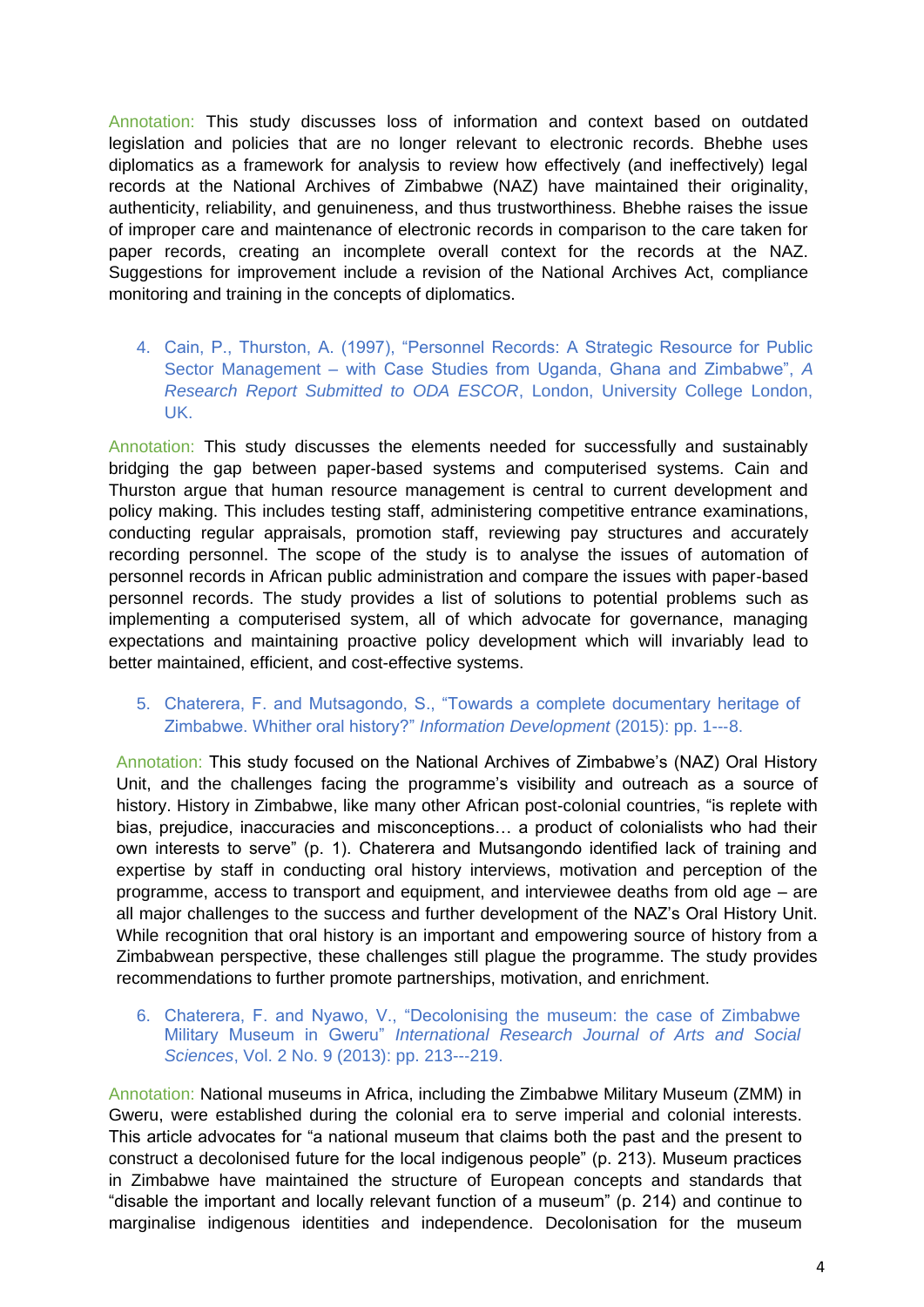context encourages local voices and active participation in forming programmes and activities. Chaterera and Nyawo critique current displays at the ZMM, advocating for the museum's responsibility to represent local and indigenous communities.

# 7. Chaterera, F., Ngulube, P. and Rodrigues, A. (2014), "Records surveys in support of a framework for managing public records in Zimbabwe", *Information Development*, Vol. 30 No. 4, pp. 366--‐377.

Annotation: Record surveys are a critical function in supporting the management of public records. A record survey "is an exercise whereby information is gathered on how records are created, kept, used and disposed within a public office" (Chaterera et al., 367). A record survey effectively acts as a way to conduct analyses on the efficiency of the physical and intellectual systems that govern the way records are managed throughout their continuum (management in every stage of the life of a record). Record surveys also act as a way to monitor change, by which improvements can be made and justified. At the National Archive of Zimbabwe (NAZ) record surveys are conducted as per the National Archives of Zimbabwe Act (1986). However, obstacles have prevented adequate analysis of why record surveys at the NAZ have failed to reach their full potential. Problems include missing or misplaced documents leading to access problems, lack of guidance on electronic records, lack of registry procedures manuals, inconsistent guidance and follow up from the NAZ, inactivity from the Zimbabwe Records Committee, general high staff turnover, lack of training, and general consistency with compliance when NAZ recommendations are given. Chaterera et al. cited numerous models that may aid in conceptualising a good records management programme. The Generally Accepted Recordkeeping Principles (GARP) model "encourages records to be created, organised, secured, maintained and used… (and) should meet the principles of accountability, integrity, protection, compliance, availability, retention, disposition and transparency" (Chaterera et al., 368). Specific recommendations include a closer relationship of records centres with the guidance of the NAZ, compiling updated registry manuals, conducting frequent and consistent record surveys to improve and track records management activities more emphasis on records surveys to include electronic records, and address the need for ongoing education for archivists and records management assistants.

# 8. Chaterera, F., "Towards harnessing e--‐government adoption in Zimbabwe" *Mousaion*, Vol. 30 No. 2 (2012): pp. 92--‐107.

Annotation: Chaterera's study examines what factors and extent citizens adopt egovernment services and why. E-government are services government provides to citizens over the Internet, telephone, and any other remote techniques. The acceptance of such services plays a critical role in determining the success and efficiency of such initiatives, thus making research in this area an important and effective endeavour. E-government services are aimed at improving government accountability, transparency, governance, and fiduciary trust amongst citizens and government. Chaterera utilised the Technology Acceptance (TAM) Model to determine user behaviour and the extent of acceptance of users, as well as the use of questionnaires, interviews, and literature reviews. Findings showed that although there was a high awareness among lecturers and students that such services exist, technical challenges still prevailed and respondents would rather consult government offices person for information. Among respondents associated with nonacademic institutions, most were unaware that these services existed. Other issues besides general awareness of services include technological and infrastructural issues such as electricity shortage and Internet connectivity, general accessibility to hardware, limited access to websites, and a lack of basic information technology resources. Consequently, citizens' attitude towards e-government is that the services are generally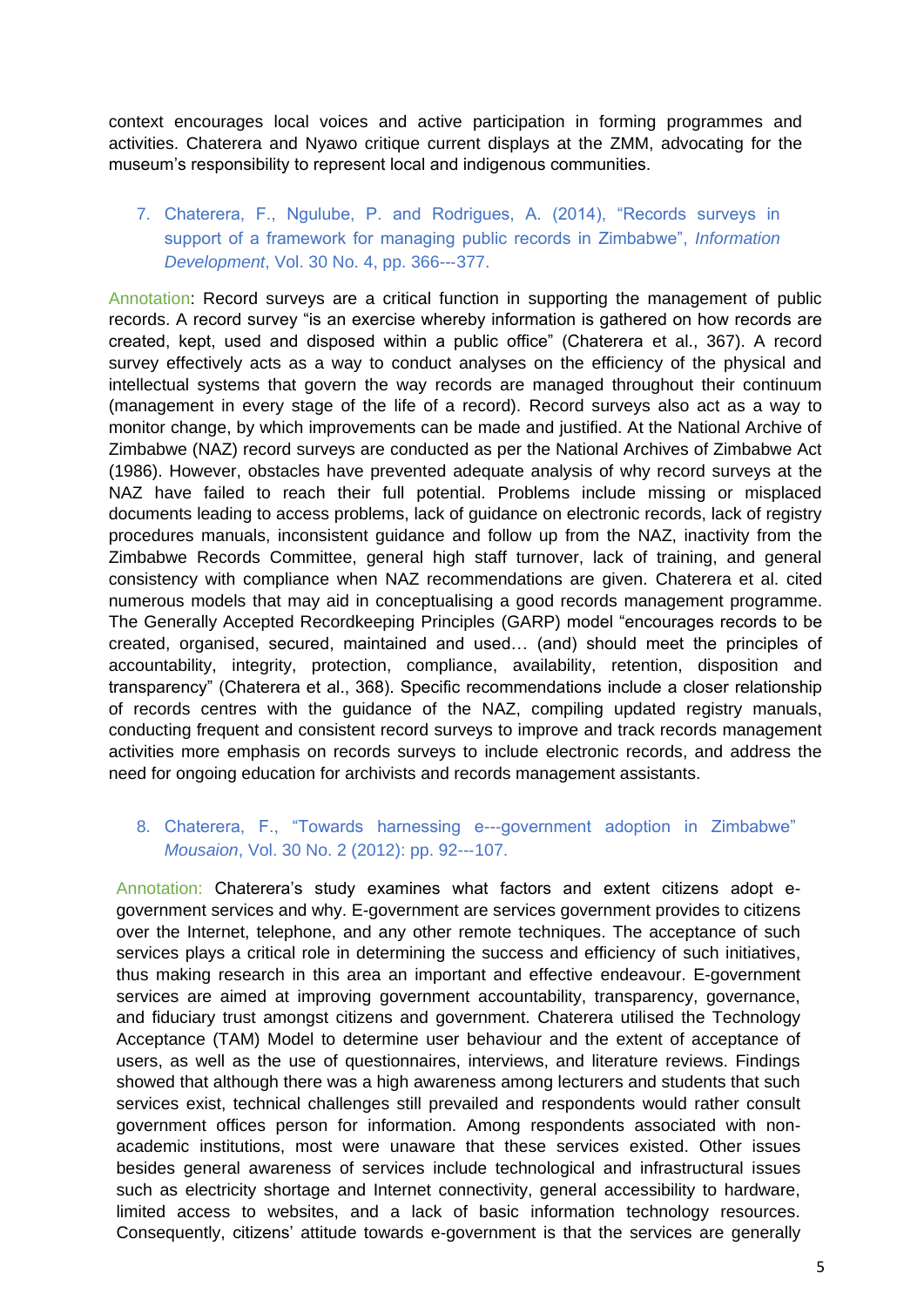unreliable and untrustworthy. In part, paper-based systems are not yet stable and established enough to warrant the adoption of a new system. Chaterera provides recommendations including hosting awareness campaigns and training workshops, a refinement and upgrade of information technology systems, increasing dialogue and feedback, and an adoption of a more participatory approach that is open to ongoing improvements, reflection, and change.

### 9. Chaterera, F., "Records survey and the management of public records in Zimbabwe" *Master's Thesis*, (South Africa: University of South Africa, 2013).

Annotation: The article consists of Chaterera's master's thesis from the University of South Africa. The thesis resulted in subsequent articles such as *Records surveys in support of a framework for managing public records in Zimbabwe*, Chaterera et al., 2014. Records surveys are critical in assessing efficiency and measuring change and are a crucial way of achieving accountability, transparency, and good governance and recordkeeping practices for public records in Zimbabwe. Records surveys are the collection of data concerning recordkeeping practices. Good records management (assessed and measured with records surveys) can also pinpoint improvements for business operations, general expectations and adoption of practices, and encourage citizen confidence. The thesis investigates closely why records surveys are failing to reach their full potential in a realistic and practical way, while still acknowledging existing theories and principles. Chaterera asserts that there are larger systemic issues to take into consideration such as infrastructural problems, incomprehensive employee training and guidelines, misconceptions about the profession, lack of guidance from the National Archive of Zimbabwe (NAZ), as well as the general stress employees experience during record surveys and audits. The study concluded in recommendations to further a comprehensive records management strategy, which includes further support and guidance from the NAZ, document analysis, increased systematisation, development of disaster plans, the computerisation of operations, inclusion of e-government and electronic records in surveys, ongoing training and the need for personnel to continue to seek professional development, top management support, and the development of legislation and penalties for noncompliance.

## 10. Chaterera, F., "Beyond Regress: Museum Records Management in Zimbabwe", *Journal of the South African Society of Archivists*, Vol. 47 (2015): pp. 1--‐17.

Annotation: This article aims to highlight the lack of records management systems in place for heritage and information institutions such as museums. Due to the lack of a records management strategy and control over the records continuum, records created and maintained at these institutions are uncoordinated, duplicated, and at extreme risk of environmental factors. Chaterera provides recommendations, resources, and standards such as SPECTRUM, CHIN, ICCROM, and AFRICOM that may aid in strategising a records management plan. Questionnaires directed at employees from Zimbabwe's five national museums revealed that accession registers and monuments inspection reports play an important role as evidence that objects belong to the museums. Further, there is a lack of trained records managers hired at such institutions as well as a lack of awareness that records management is an important endeavour. Storage facilities are often not wellequipped or not used with preservation in mind when related to records. Sound records management is beneficial for museums in order to carry out current operational and administrative functions and to preserve institutional history.

11. Chikuni, P.R. and Mnjama, N.,"Management of Medical Records at Gwanda Provincial Hospital, Zimbabwe", *Mousaion*, Vol. 28 No. 1 (2010): pp. 14--‐33.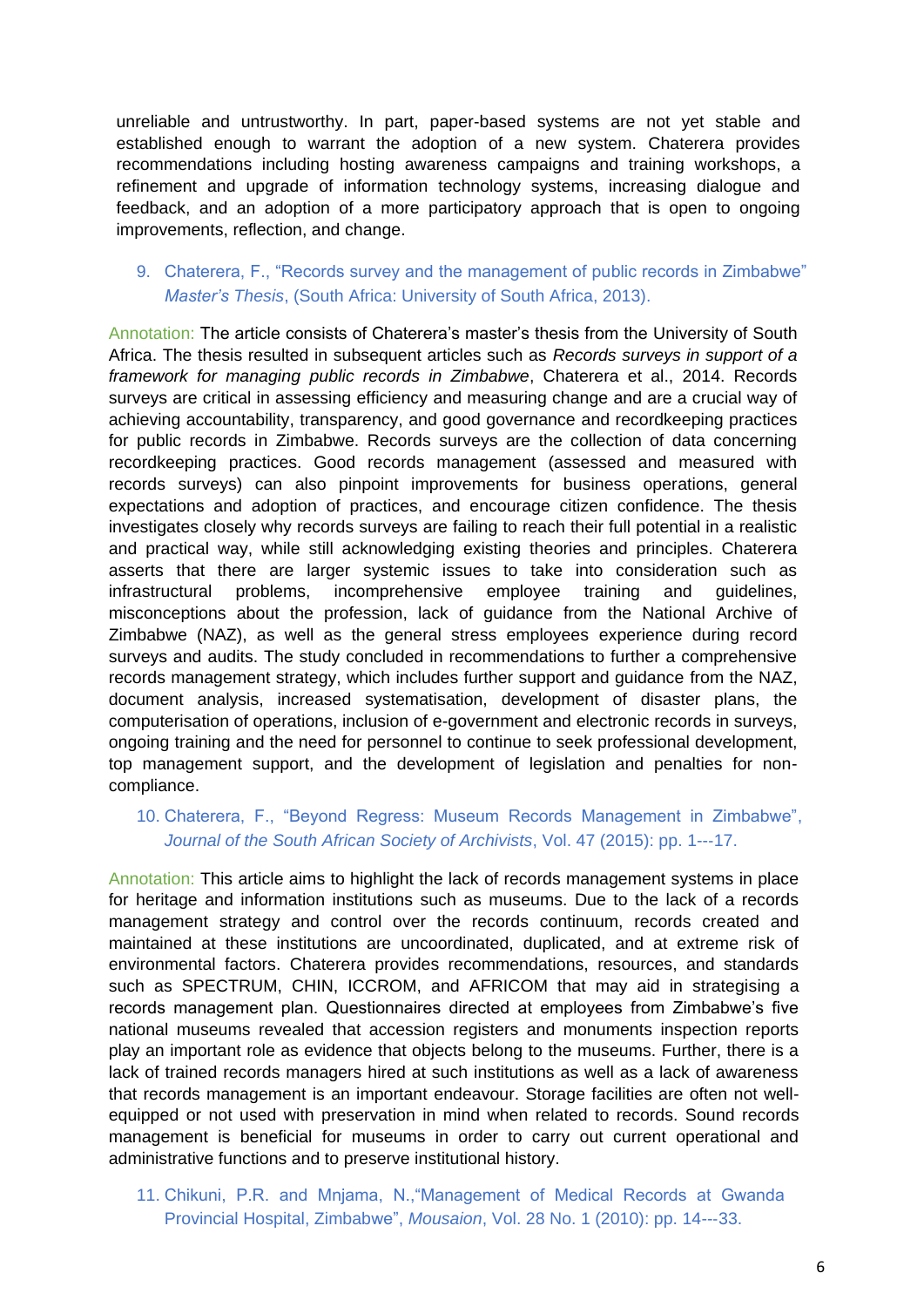Annotation: This study serves to determine the legal, financial, regulatory, applied, and infrastructural factors and contributions that lead to the current practices that occur in the Gwanda Provincial Hospital in Zimbabwe. The study hopes to highlight key considerations that undermine the overall care and protection of medical records. Medical records are important to protect and maintain in a trustworthy and ethical manner, as they carry private and confidential information. While (some) legislation exists relating to the protection and governance of general records in Zimbabwe, it is not well known or implemented among those responsible for the direct care, creation, and maintenance of medical records. Chikuni and Mnjama recommend a greater scope of guidance from the health information management committee, to include the management of all records generated at hospitals. Besides privacy concerns, other issues include the lack of organisation (including retention and disposition schedules) of records leading to loss, and the untimely and inaccurate retrieval of records due to minimal training and compliance of procedures based on reactive circumstances. Addressing these issues of control head-on would save time and money, as tests would not have to be repeated or delayed. Chikuni and Mnjama recommend to first establish a planned records management system that can integrate with computer technology that meet legal and regulatory needs, and to train staff in changes and improvements to procedures to instil confidence and proficiency in records management functions.

12. David, R., Ngulube, P. and Dube, A., "A Cost--‐Benefit Analysis of Document Management Strategies used at a Financial Institution in Zimbabwe. A Case Study: Original Research", *South African Journal of Information Management*, Vol. 15. No. 2. (2013): pp. 1--‐10.

Annotation: David et al. have conducted a study investigating the document and records management specifically in a commercial bank in Zimbabwe, using cost-benefit analysis (CBA). The right document management system will have positive results in general efficiency, business operations, financial welfare of citizens, and will be able to accommodate anticipated and real growth for the organisation and its systems. The two departments in the bank that were investigated appeared to have challenges coping and maintaining control over large volumes of paper and electronic records. Using CBA to analyse document management schemes can generate measurable results and aid justification to stakeholders and staff on the allocation of finances and resources on certain projects or procedures. The study concludes that the bank did not use coordinated or comprehensive document management strategies enough to improve efficiency and control. Furthermore, the concepts of both CBA and document management were not well-known by staff and those interacting with records. David et al. recommend that planning out a wellimplemented and coordinated documentation strategy with accurate retention and disposition schedules of records will save long-term storage costs. David et al. also recommend that certain forms of transactions should result in electronic form (such as active transactions) and paper form should be used for semi-current transactions. Training of staff is imperative, as well as a fully qualified records manager to guide and interface with different departments.

# 13. Dewah, P. and Mutala, S. "The Nexus Between Legal Records and Human Rights in the Justice Delivery System: The Case of Bulawayo Magistrates' Courts, Zimbabwe". *Information Development* (2015): pp. 1--‐15.

Annotation: Dewah and Mutala's study investigates the relationship between record keeping and human rights in the Bulawayo Magistrates' Courts in Zimbabwe. Records provide evidence of past actions, are used in the court of law to attest to facts and acts and can be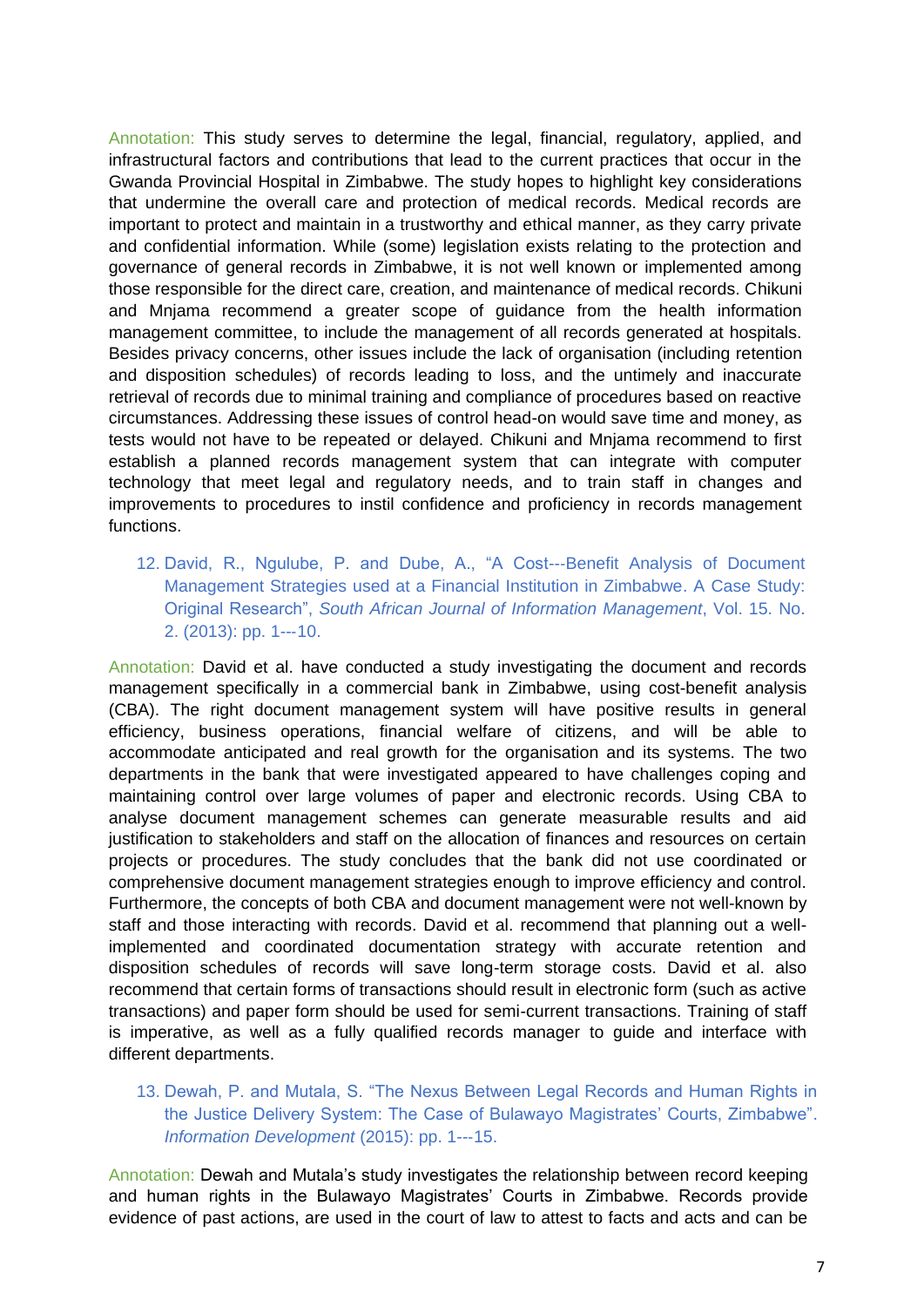used to uphold human and citizens' rights. The proper management of records is crucial in ensuring trustworthiness, security, organisational accountability and transparency, as well as ensuring the timely and accurate procurement of records to aid sound legal decisions. Extreme consequences for individuals can occur when records are not properly managed and may lead to the postponement of a case or trial or inadequately presenting evidence, denying human rights. The Zimbabwean constitution includes human rights interests: "the right to life, right to personal liberty; rights of arrested and detained persons; right to human dignity; right to personal security; freedom from torture or cruel, inhuman or degrading treatment; right to privacy; right to a fair hearing; rights of accused persons; rights of children and many more" (p. 3). In essence, the courts must be able to deliver justice as efficiently and expeditiously as possible. In addition to complete control, records must also have protection from environmental, physical and custodial threats to ensure trustworthiness and longevity. Some strategies that promote accountability and transparency include audits, internal controls, and a comprehensive records management programme. Findings show that the human right most affected by legal records is the right to a fair hearing. Other concerns include financial backing and stability, physical and intellectual security of records, and the lack of qualified records managers on‐site.

# 14. Dube, A., Mukono, D. and David, R., "Marketing Commercial Records Centres in Zimbabwe: The Success Story of Archive-It Services®", *Global Journal of Commerce and Management Perspective,* Vol. 2 No. 3 (2013): pp. 106--‐120.

Annotation: Archive--It Services is a commercial records centre (CRC) that offers both onsite and offsite records solutions to corporate institutions (p. 106). CRCs are relatively new developments in Zimbabwe, and their study provides a potential insight into successful marketing to the benefit of records management. CRCs are institutions that assist clients in offsite records storage and retention systems by providing space, cost savings, reduced operational costs, climate-controlled equipment, authorised and secure destruction, vital records protection, online backup, electronic records systems, security, disaster management, efficient accessibility, file management, web-based interfaces, and improved productivity by using tools specifically meant for records management. CRCs 'success is due to their comprehensive scope – effective communication with customers and delivering specific needs. Archive--‐It Services has also managed to reach almost every geographic location in Zimbabwe, employed comprehensive marketing research and spanned many sectors.

15. Dube, T., "Short Communications: Archival Legislation and the Challenge of Managing Archives in Zimbabwe", *ESARBICA: Journal of the Eastern and Southern Africa Regional Branch of the International Council on Archives,* Vol. 30 No. 1 (2011): pp. 279--‐290.

Annotation: The National Archives of Zimbabwe (NAZ) Act was approved in 1986 but is yet to be amended. While comprehensive in its scope for the time, it is hugely outdated and poses a threat to records management today. Since its inception, electronic records and audio-‐visual records have risen and are not accounted for in the Act. Furthermore, the Act fails to define a "record" in a comprehensive and inclusive manner which negatively impacts the creation of an inclusive, trustworthy, and complete system. While the NAZ is decentralised and provides services to most provinces, there are still four provinces that do not have archives. The lack of reach of the law means that electronic records cannot be managed properly – as electronic records require tight control from the point of creation to disposition and beyond. Legislation is crucial for archival development. In order for the NAZ to reach its full potential as a guide and aid for smaller repositories, it must be able to cite, implement, and enforce the legislation in order to actualise change and improvement.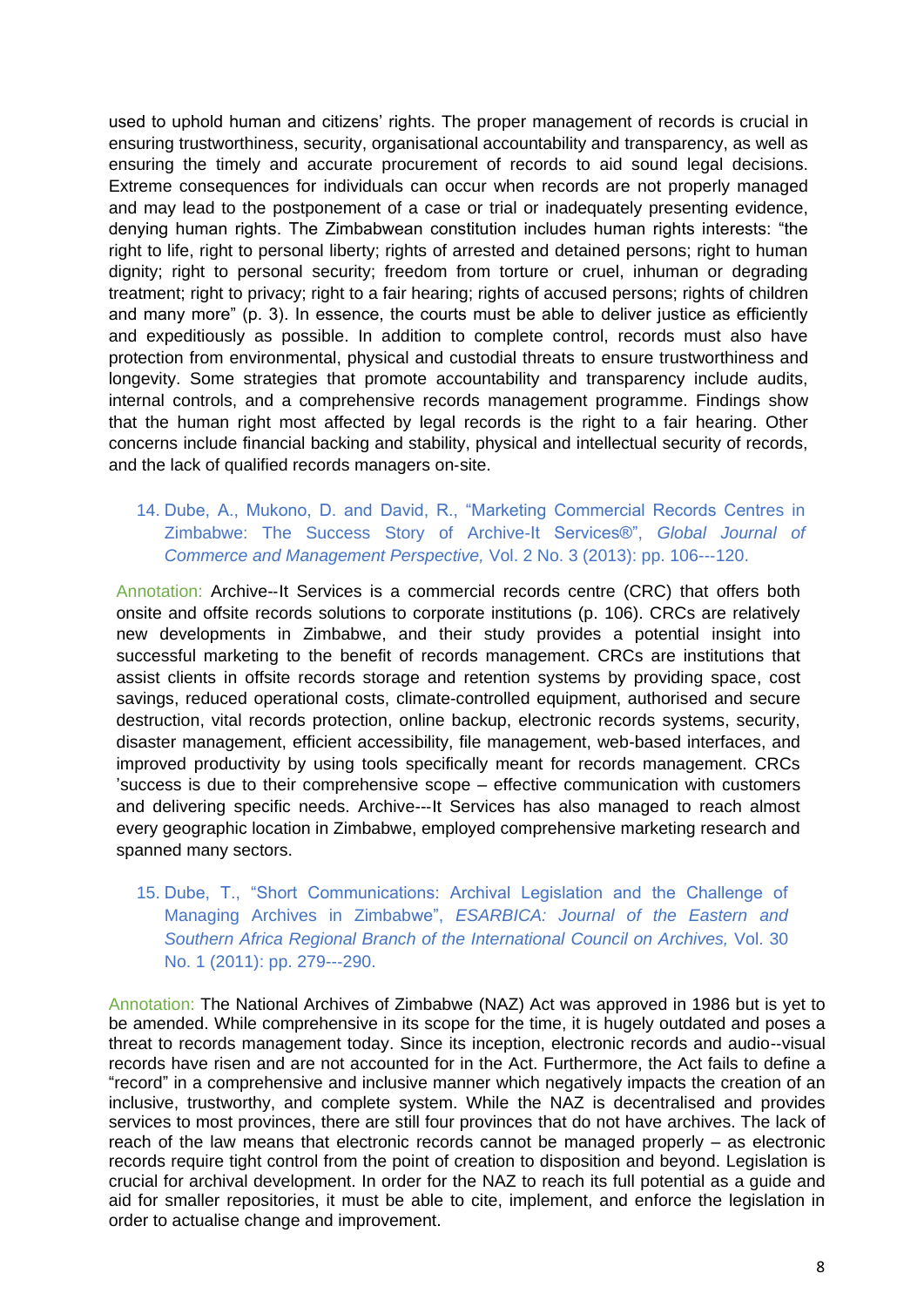### 16. Kamba, A.S., "The Retrospective File: Reflections on a Decade of Directing", Information *Development,* Vol. 10 No. 2 (1994): pp. 151--‐158.

Annotation: Angeline Kamba is the former Director of the National Archives of Zimbabwe (NAZ. The article was a retrospective on a decade of service in the years directly after Zimbabwe's independence. The goal was to change a former colonial government to something that represented a whole and accurate history of Zimbabwe for its people, and to implement programmes that would familiarise NAZ as an institution for public service. Public programmes included The Zimbabwe Epic – a project that resulted in a published book with photographs and ephemera relating to the colonial era in efforts to gain a localise understanding of events and the Oral History Programme – a project that actively collected accounts of witnesses and participants of the civil war. During this time, Kamba was actively involved in the implementation of the National Archives of Zimbabwe Act in 1986, giving more control of the NAZ over the records of local authorities. One of the most salient points of this article is that there is a definite need for public and governmental support in order to successfully improve and change records management initiatives.

# 17. Lovering, T.J., "British Colonial Administrations' Registry Systems: A Comparative Study of Northern Rhodesia and Nyasaland", *Archival Science,* Vol. 10 No. 1 (2010): pp. 1--‐23.

Annotation: The article highlights the importance of understanding countries and systems that have undergone colonial regimes. Contributing to the lack of understanding of these situations, are the lack of studies conducted on colonial recordkeeping and the longer-term effects. This article also aims to highlight the disparity between record-keeping principles and practice, and the role of increasingly decentralised guidance and the changing views of record keepers before and after Zimbabwe's independence. Colonial registries had adopted practices that were established in the British civil service. While accountability was a major concern for British administrators to Parliament, colonial administrators had "little motivation to question the integrity of the policy--‐making process" (p. 21). Lovering argues that registries had accountability compromised not because of corruption, but because the system was perceived to be internally transparent and therefore did not need to be improved.

### 18. Makono, C. and Nyaruwata, L.T., "An Analysis of Performance Management Practices of the Zimbabwe Republic Police: A Case Study of the Zimbabwe Republic Police Midlands Province", *The International Journal of Business & Management,* Vol. 2 No. 3 (2014): pp. 29--‐33.

Annotation: The Zimbabwean Republic Police (ZRP) developed out of the colonial British South African Police (BSAP) and was established after Zimbabwe's independence. In 1994, a change programme was implemented to promote effective police service to the public, but unstable political climates denied accountable service delivery. Makono and Nyaruwata analysed performance management practices for managers in the ZRP – and while audits concluded that in principle the systems and principles were in place, the milestones and achievements expected in them are not realistic. Ffor example police officers cannot reach a crime scene quickly when they do not have transport.. Often, the managers conducting performance management did not understand what effective service entailed exactly and thus prioritised negative enforcement rather than tackling systemic change.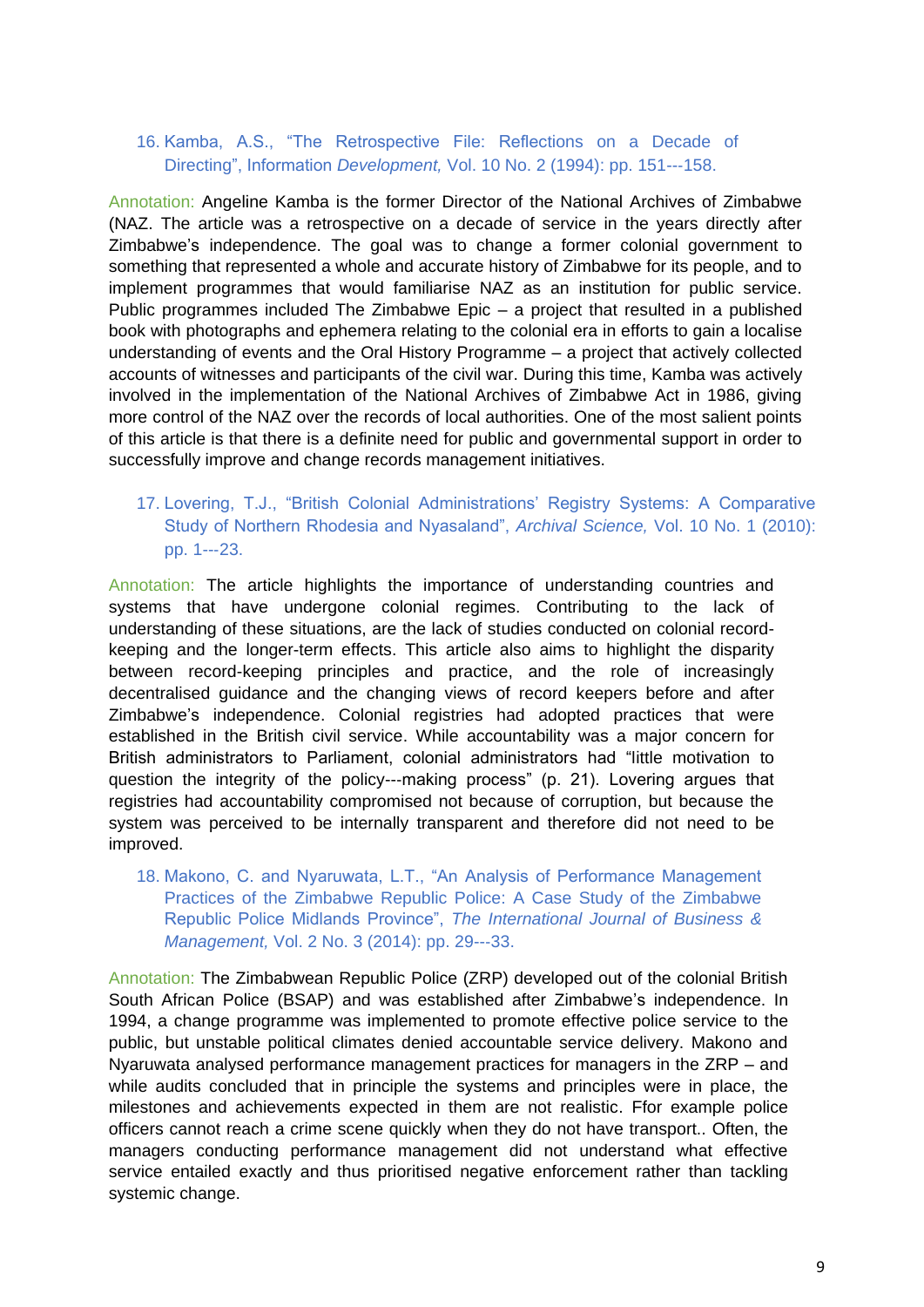# 19. Malemelo, F., Dube, A., David, R. and Ngulube, P., "Management of Financial Records at the Marondera Municipality in Zimbabwe", Journal *of the South African Society of Archivists,* Vol. 46 (2013).

Annotation: This article emphasises the importance of proper records care in particular, financial records, as they relate to all public service and municipal governance. When correctly controlled, they can be a means to pinpoint fraudulent behaviour, and promote accountability and transparency. In municipalities specifically, there is a dire need for good financial records management as services relate to basic and necessary public services such as hospitals, schools, welfare, water and waste operations, and electricity. Having good service delivery, institutional governance, accountability, and audits for improvement rest directly on the abilities of records and information governance. The problem presented is that records management is not viewed as a top priority, resulting in a lack of control over retention and disposition schedules, inadequate storage, and a lack of adherence to institutional regulations and legislative frameworks. Malemelo, Dube, David, and Ngulube recommend a better and actualised partnership with the National Archives of Zimbabwe (NAZ), the hiring of records management professionals, and the embrace of electronic records and systems in order to deliver more proactive and efficient services, control, clear records schedules and dispositions, staff training, and disaster management.

20. Masuku, M. and Makwanise, N., "Archives, Accountability, Human Rights and Good Governance: Where is the Nexus?" *Mousaion,* Vol. 30 No. 2 (2012): pp. 187-  $-200$ 

Annotation: Records have the potential to greatly aid or deter human rights based on how they are managed. Good records management and governance have the ability to promote accountability, transparency, and human rights. Governance is decisionmaking that takes place on behalf of a group of people. The article argues that the primary tenets and characteristics of good governance are consensus oriented, accountable, participatory, transparent, responsive, equitable and inclusive, follow the rule of law, effective and efficient. Archives are fundamental to the core of accountability and human rights because they stand for evidence and attest to facts. Good records management also allows for informed decisions and meaningful improvements carried through audits and the wealth of information. It is important to include oral testimony as well as other forms of records as not all people have access to or know how to use archives. Archives offer protection, and without them and good governance and recordkeeping practices, disastrous consequences could ensue for the public and their confidence.

21. Masuku, M. and Pasipamire, N., "Going Against the Grain: Questioning the Role of Archivists and Librarians in the Documentation and Preservation of Indigenous Knowledge", *ESARBICA Journal,* Vol. 33 (2014): pp. 117--‐130.

Annotation: Indigenous knowledge (IK) and indigenous knowledge systems (IKS) are increasingly being recognised as an important field for discussion. IK encompasses complex systems that allow the transmission of knowledge within and between cultures. Masuku and Pasipamire argue that librarians and archivists should not document IK firstly because IK can preserve and document itself, and the documentation by libraries and archivists fundamentally changes and extinguishes how IK is understood on its own terms. Further, it could be considered an injustice to IK systems, unethical and incomprehensive. Masuku and Pasipamire also argue that anthropologists and archaeologists should study IK and archivists and librarians should merely care for their records instead of actively acquiring IK.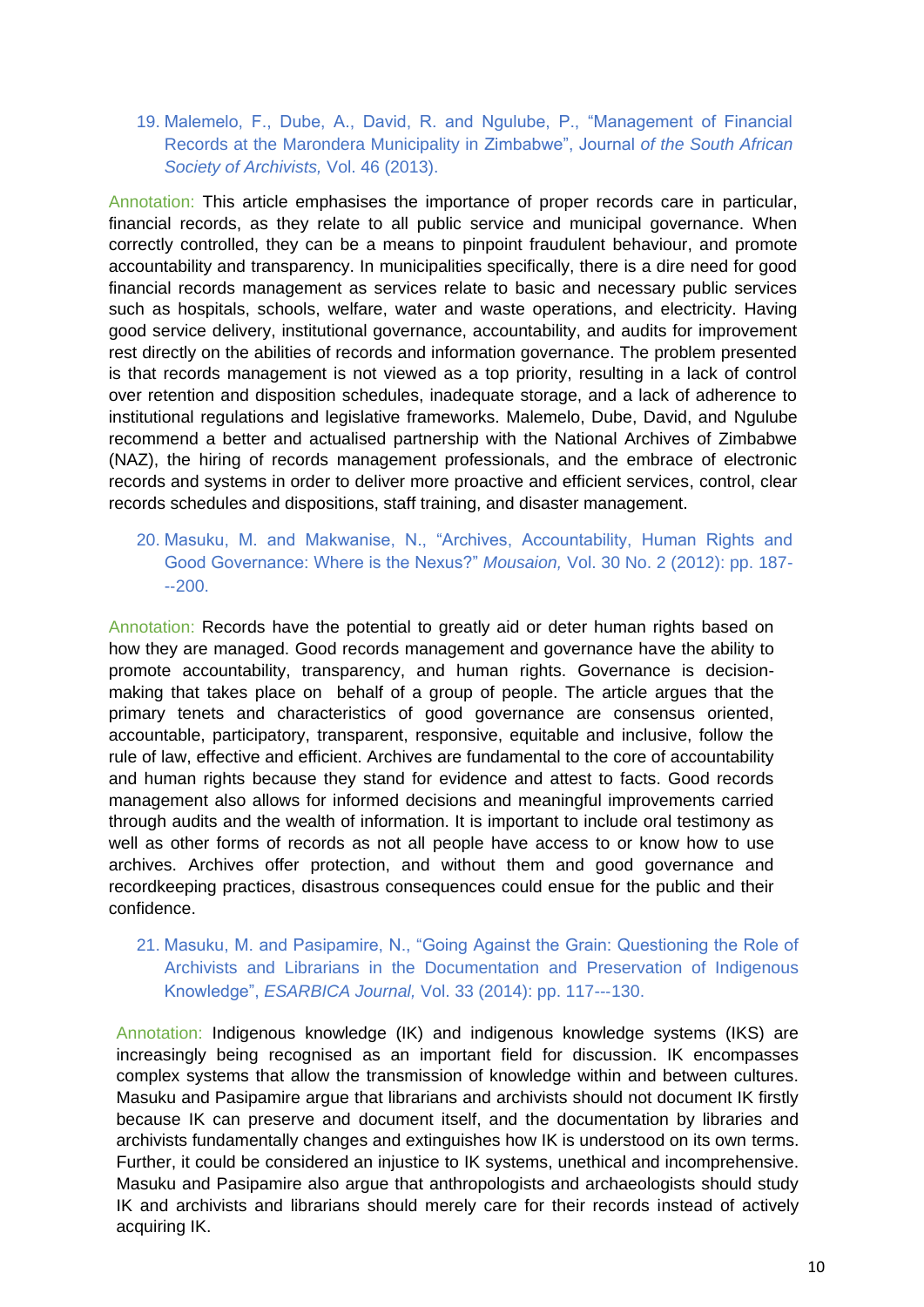# 22. Matangira, V, "Tracing Colonial and Postcolonial recordkeeping in Zimbabwe" *ESARBICA Journal,* Vol. 33 (2014): pp. 1--‐17.

Annotation: This article is a brief historical survey of archival practice and recordskeeping in Zimbabwe. The first European records generated in what would become Zimbabwe were those of the British South Africa Company (BSAC), which regarded its records as property, and not of national interest to those resident in Zimbabwe. Matangira identifies this as a major problem for all subsequent archival work in Zimbabwe. An Archives Act was passed in 1935 but was lacking in comprehensiveness. subsequently, in 1936, a new law that had stronger focus on records management, was passed. However, this act did not address electronic records in any way. Prior to the economic crisis of the 2000s, Matangira argues, that Zimbabwe had been making great strides in improving government records management. However, this economic and political crisis ground further improvement to a halt. Matangira argues that despite recent setbacks, Zimbabwe is well positioned to continue improvement to its archival and records management programmes. Electronic records are mentioned as a major challenge to records management currently and in the future.

# 23. Mnjama, N. M. "Archives and Records Management in Africa", *Information Development,* Vol. 9 No. 1--‐2 (1993): pp. 83--‐86.

Annotation: The article explores the current state of affairs in the archival sphere in the eastern and southern African region. The study examines the development of archival services in the Eastern and Southern African Branch of the International Council on Archives (ESARBICA), including the study of countries such as Botswana, Kenya, Lesotho, Malawi, Namibia, Zimbabwe, Mozambique, Swaziland, Seychelles, Tanzania and South Africa through questionnaires and literature reviews. Common challenges that were identified were the inability for researchers to use archival information, inadequate finding aids, outdated archival legislation, lack of professional archivists, technological and archival training schools, poor systems of arrangement and description, understaffing of repositories, poor infrastructure, and inadequate retrieval tools (pp. 458--‐459). Other challenges include a lack of readiness to gain control of electronic and audio-visual records and the general management of human resources as many trained professionals go on to pursue private sector employment. Many records of interest also are held overseas by colonising countries and even gaining copies has been slow if not denied. Mnjama recommends the reassessment of the roles of the national archives by placing them in ministries with ministerial power in order to become more visible. Mnjama also suggests the need for archival institutions to "reinvent themselves" (p. 468) into information management institutions that are needed for current operations, to amend archival legislation, involve local communities, and to develop better relations throughout professional associations and ESARBICA member states in order to foster regulations and support.

# 24. Mnjama, N. "Archival Landscape in Eastern and Southern Africa", *Library Management,* Vol. 26 No. 8/9 (2005): pp. 457 -470.

Annotation: Mnjama provides an overview of the challenges presented for records management in Africa and describes the risk. Historically, records management has received little attention to the deficit of archival institutions and the archival profession. Mnjama identified the lack funds and trained personnel as the main cause for challenges but argues that the lack of comprehensive archival legislation as the most urgent to address. Mnjama also highlights that the lack of physical and foundational infrastructure, inadequate training, attitudes, and standardisation as major challenges to overcome. Some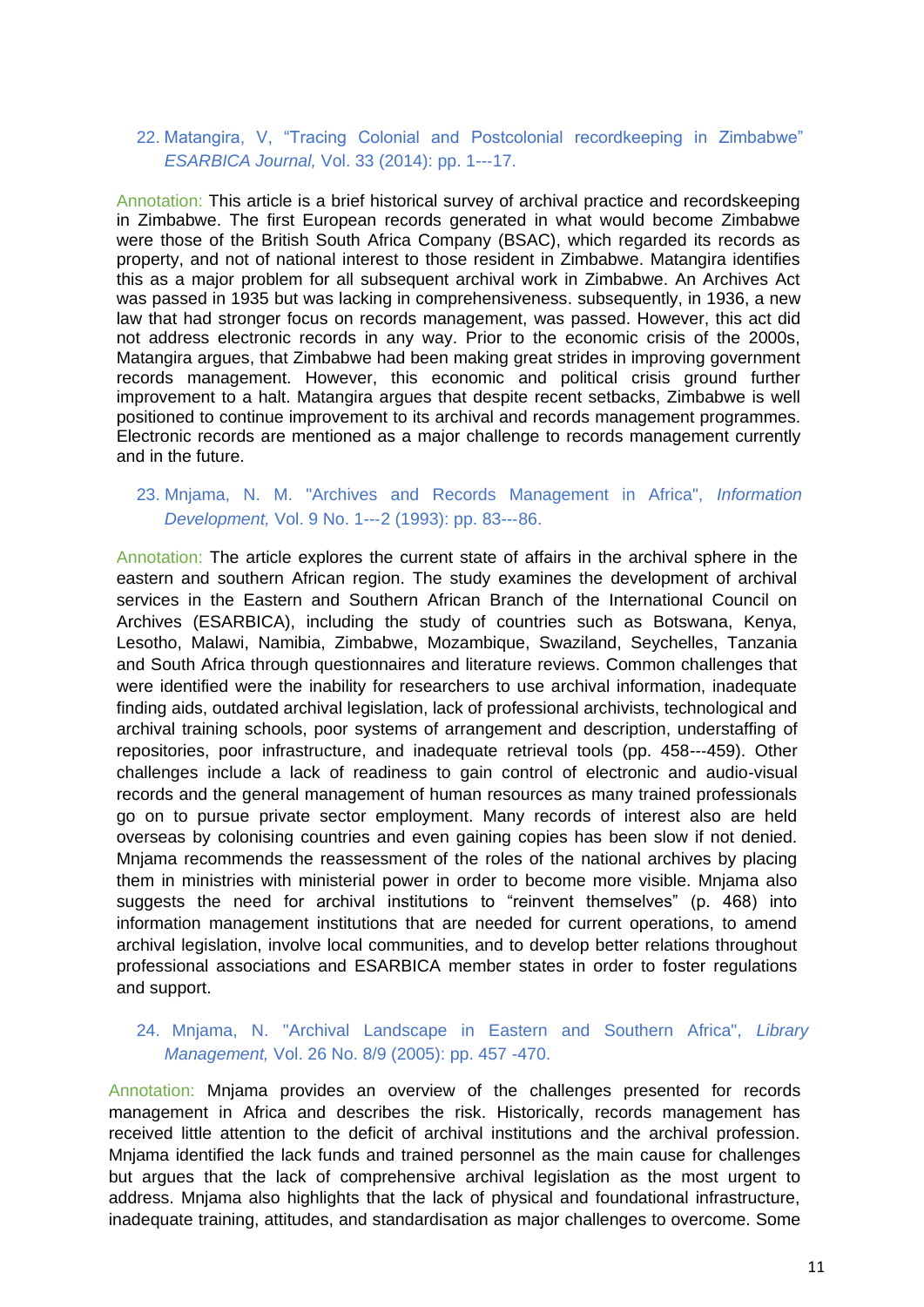solutions include the need for top management (and government) support, amendment to archival legislation, selective and rigorous staff training and employment, and the development of more tools and techniques to allow for the standardisation of classification systems.

# 25. Mbanga, T., "Book Development and Records Management in Zimbabwe", *Information Development*, Vol. 10 No. 1 (1994): pp. 13-24.

Annotation: The Zimbabwe International Book Fair aims to highlight the diversity of African literature, held at the Book Garden in Harare. The Fair specifies political and social themes each year and has been proved to play a key role in the development of the publishing industry in sub-Saharan Africa but does not directly relate to records management in Zimbabwe.

26. Murambiwa, I. and Ngulube, P., "Measuring Access to Public Archives and Developing an Access Index: Experiences of the National Archives of Zimbabwe", *ESARBICA Journal*, Vol. 30 No. 1 (2011): pp. 83--‐

Annotation: Access is a fundamental feature of archives, as it signifies democracy, justice, accountability, transparency, and the longevity of cultural heritage. The National Archives of Zimbabwe (NAZ) is seeking technology that will measure access in order to facilitate improvements in the changing climate of user needs. Having metrics for access is important in not only developing better and more efficient services and benchmarks, but also to pinpoint areas that are lacking and to show the benefits of archival services to the community. Invariably, providing access is an important topic that permeates many other archival functions. Murambiwa and Ngulube suggest following the International Council on Archives (ICA) access principles that take privacy and relevant legislation into account and keeping up with global trends such as Web 2.0 technologies. Other strategies include employing student volunteers to help process backlogs and assess physical reference spaces. Progress has occurred at the NAZ in developing better access and measuring tools but must be an ongoing endeavour in order to promote continual improvement and change.

# 27. Murambiwa, I. Ngulube, P., Masuku, M. and Sigauke, D., "Archival Development in Zimbabwe 1935-2010: Setting the Scene", *National Archives,* Vol. 75 (2012): pp. 30--‐75.

Annotation: This chapter is the first featured in a publication by the National Archives of Zimbabwe (NAZ) and provides a historical overview and understanding of archival practices before and after independence in 1980. Zimbabwe enacted the National Archives of Zimbabwe Act in 1986 that enabled the archives to facilitate management over government information.

#### 28. Mutula, S. and Wamukoya, J. M."Public sector information management in east and southern Africa: Implications for FOI, democracy and integrity in government", *International Journal of Information Management,* Vol. 29 No. 5 (2009): pp. 333--‐341.

Annotation: This article examines records management as an essential function for government efficiency and fiduciary trust and aims to pinpoint the implications of its failure in regard to democracy. It is a government responsibility to ensure adequate capture, organisation, maintenance, and use of information in order to promote security, efficiency, and productivity in a democratic society. Good governance must encompass transparency, accountability, political legitimacy, and prioritise public interest and therefore must strive for planned citizen participation and service delivery systems.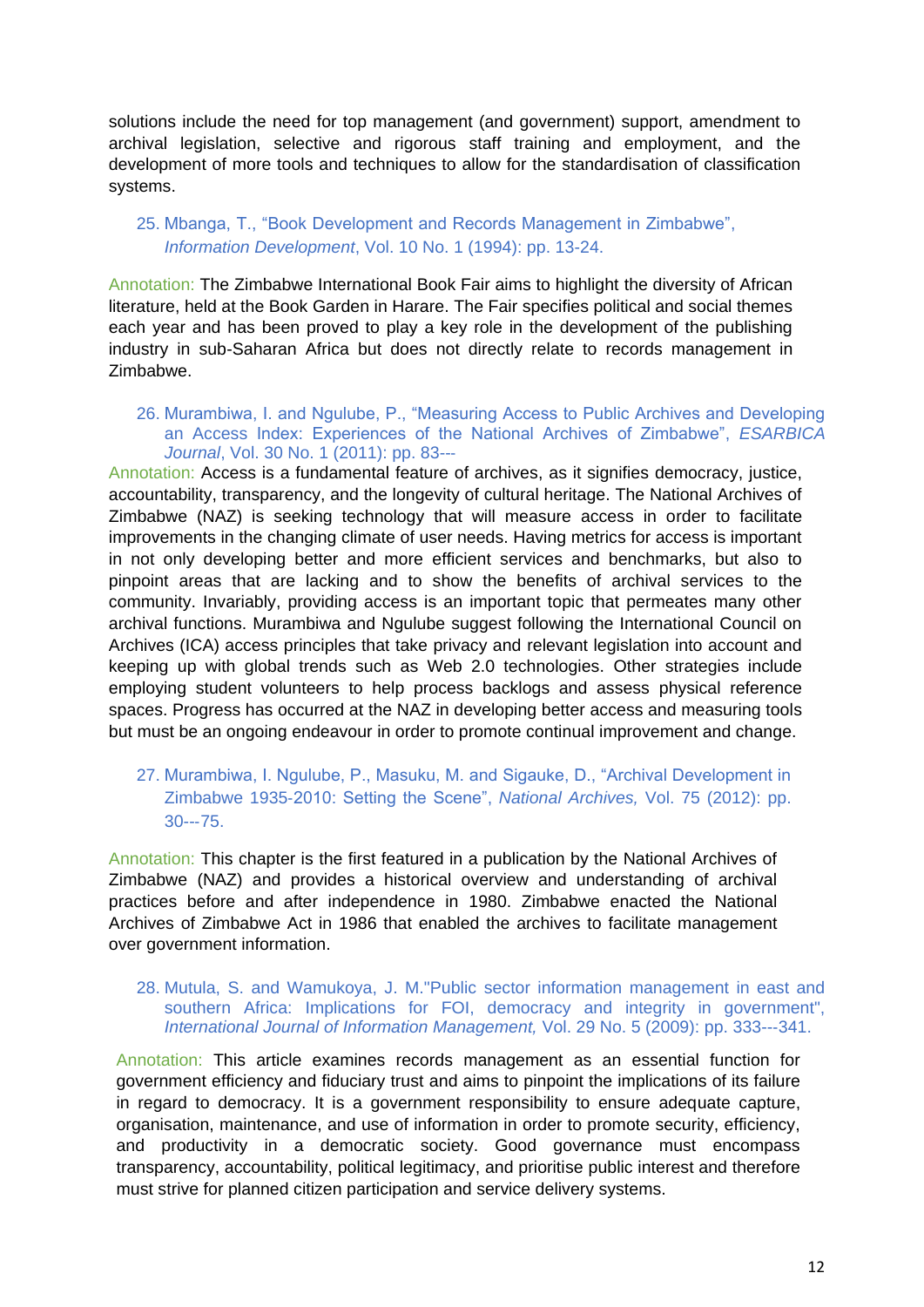Benefits of sound records management include the mitigation of risks and an enhancement of accountability and transparency. In east and southern Africa, dysfunctional records management undermines progress and steps taken toward public sector reforms. Freedom of Information (FOI) legislation relies on effective records management to enforce government accountability and transparency. Enacting FOI legislation also helps to give a reasonable reference point for information retrieval, basic citizen rights, government responsibility and obligation. Challenges such as infrastructure creation and maintenance, ability to capture and control electronic records, inability to provide guidance, staff competencies and skills, and the lack of capacity to articulate the issues are plaguing the region's ability to advance in records management. Mutala and Wamukoya suggest revisiting legislation and policies regarding electronic records, the development of human resources to train and enhance professional development and legislating the protection of whistle blowers in the interest of FOI.

# 29. Mutsagondo, S. and Chaterera,F., "Mirroring the National Archives of Zimbabwe Act in the Context of Electronic Records Lessons for ESARBICA Member States", *Information Development* (2014): pp. 1-6.

Annotation: This article aims to highlight the inadequacies and outdated nature of the National Archives of Zimbabwe (NAZ) Act of 1986. Mutsagondo and Chaterera support the need for further development of the Act to accommodate electronic records and to outline the challenges the NAZ faces. Archives acts are created to affirm legislative and authoritative needs in the management of records. The NAZ's role and mandate is to supervise the creation, use, maintenance, and disposal of government records and therefore must act to change the current Act to realistically accommodate all records, including electronic records. Currently, many necessary archival functions such as appraisal, transfer procedures, destruction, and the maintenance of authenticity are not fully provided for in the Act, creating ad hoc and inconsistent approaches that may lead to the disappearance of archives due to neglect.

30. Nengomasha, C. T. "The past, present and future of Records and Archives Management in sub-Saharan Africa", *Journal of the South African Society of Archivists,* Vol. 46 (2013): pp. 2-11.

Annotation: This article aims to demonstrate the challenges presented for records management in sub-Saharan Africa. The article also highlights the impact from colonialism to independence on record keeping systems and the difficulties to implement automation in capturing and maintaining electronic records. In 2009, an ESARBICA conference summarised the challenges of the region, which included the absence of organisational planning for the era of electronic records; low awareness of the overall role of records management and its benefits; lack of stewardship in coordination; absence of legislation, policies, and procedures; absence of budgets dedicated to records management; poor confidence in security and controls; and the lack of migration strategies for electronic records (pp. 3-4). The article summarises specific issues of each country in the region. Nengomasha specifically highlights training in archives as a major challenge and provides recommendations such as promoting outreach activities to garner public support, increase work and "action" in the field with students and professionals, strengthen professional and student training with experiential learning to foster a greater investment in archival tasks, and to encourage the profession to uphold standards and quality (pp. 8-9).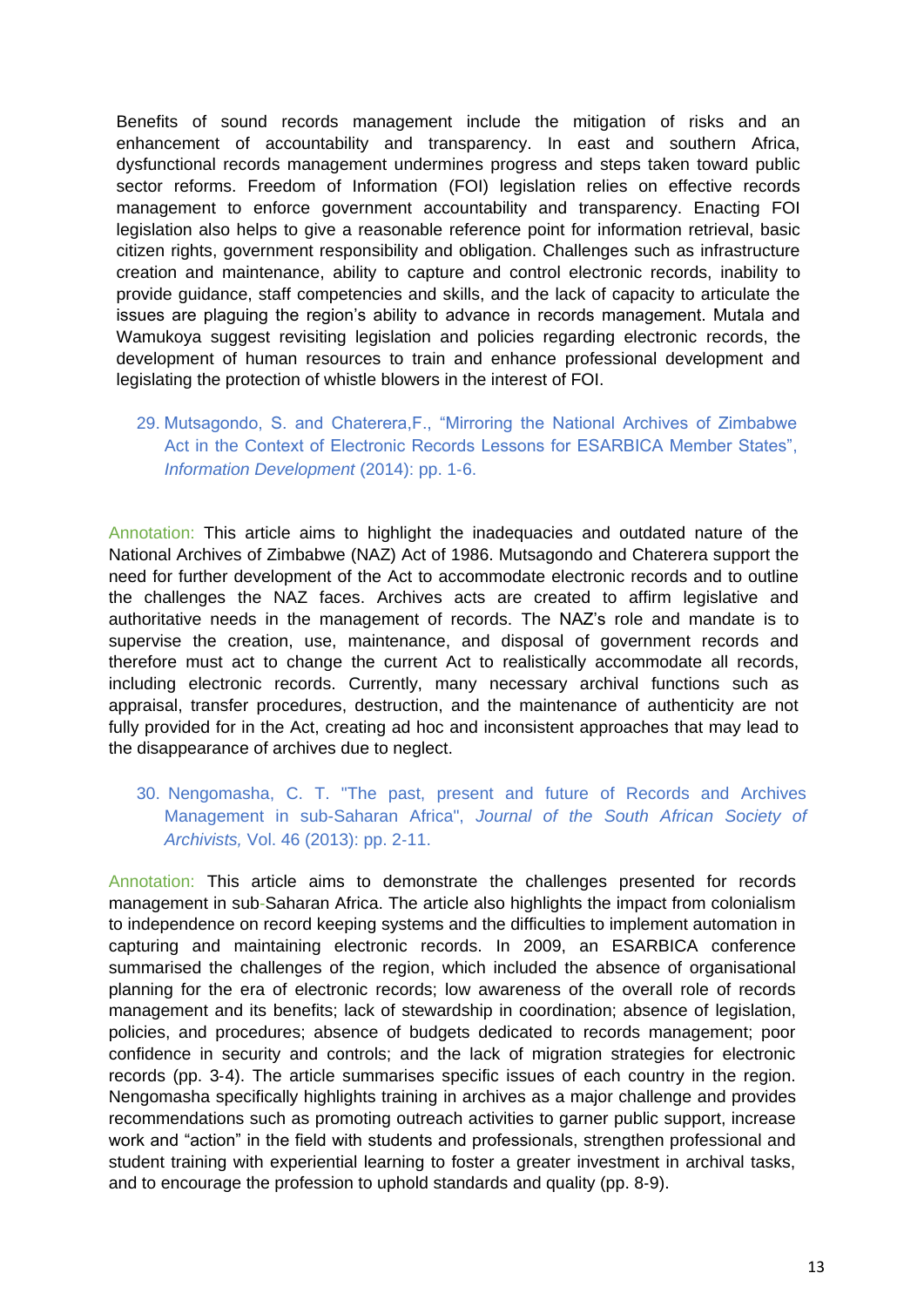31. Ngulube, P., Masuku, M. and Sigauke, D.T., "The Role of Archives in Preserving Indigenous Knowledge Systems in Zimbabwe: Is (Re)inventing Themselves The Answer?", *ESARBICA Journal*, Vol. 30 No. 1 (2011): pp. 261--‐278.

Annotation: The archive profession has severely overlooked Indigenous knowledge (IK), often prioritising and privileging Western notions of what "records" are. In Zimbabwe, like many countries, the professions have been trained under the traditional schools of Jenkinson and Schellenberg consequently overlooking non-written documents and oral history as legitimate records. The preservation and care of IK is extremely important – families are increasingly dispersed due to economic and political factors limiting the possibility for IK to transfer from generation to generation. In addition colonial pressures have essentially eliminated IK from school curriculums changing the way society views the knowledge. Ethical practices need to be employed by archivists to gain consent and participation of indigenous people in archival processes. Ngulube, Masuku and Sigauke suggest evolving current views about archival theory and establishing indigenous knowledge centres in order to foster greater trust and preservation of IK.

32. Ngulube, P., Sibanda, P. and Makoni, N.L., "Mapping Access and Use of Archival Materials Held at the Nulawayo Archives in Zimbabwe", *ESARBICA Journal*, Vol. 32 (2013): pp. 123--‐127.

Annotation: The article aims to investigate contributing factors to access or lack thereof at Bulawayo Archives (BA) in Zimbabwe. Access is "the ability and opportunity to discover, use, and understand the nation's documentary heritage" (p.136). Most importantly, it is only when archives are used that their existence is justified to society making accessibility extremely important. Findings show that the National Archives of Zimbabwe (NAZ) legislation is vague on issues such as access and use and provides little guidance to regional archives. Finding aids are often a huge barrier to many users, including to those that have archival experience due to a lack of standardisation. .Other accessibility issues include an increasing backlog, insufficient hours of operation, inadequate physical space, and catering to those with disabilities. Recommendations include a reworking of legislation to include and emphasise access, enhancing finding aids, and increasing awareness among staff about the importance of accessibility.

# 33. Ngulube, P., "Professionalism and Ethics in Records Management in the Public Sector in Zimbabwe", *Records Management Journal,* Vol. 10 No. 3 (2000): pp. 161--‐173.

Annotation: This article tackles a subject that is often overlooked in archival discourse – ethics and its place in the profession. Records management is directly linked to ethics such as individuals' right to information and the need to maintain privacy, as well as archivist's professionalism in the workplace.

Good records management largely depends on ethics for their code of conduct. Having a code of ethics may instil discipline in the profession and professional integrity, educate new members of the profession, and ensure a measure of consistency, and serves as a quality control mechanism for the profession's services. In Zimbabwe, registry staff carries out records management activities. Training for staff occurs in public service training centres (with varying degrees of quality) with two-week training courses. The course itself could be more vigorous in its scope and it is argued that it should include ethics training as well as concepts on records life cycle. Courses should also be regulated in some way. Findings show that unnecessary disclosure of information and mishandling of records were major issues, alongside "inadequate and inaccurate records; unauthorised access;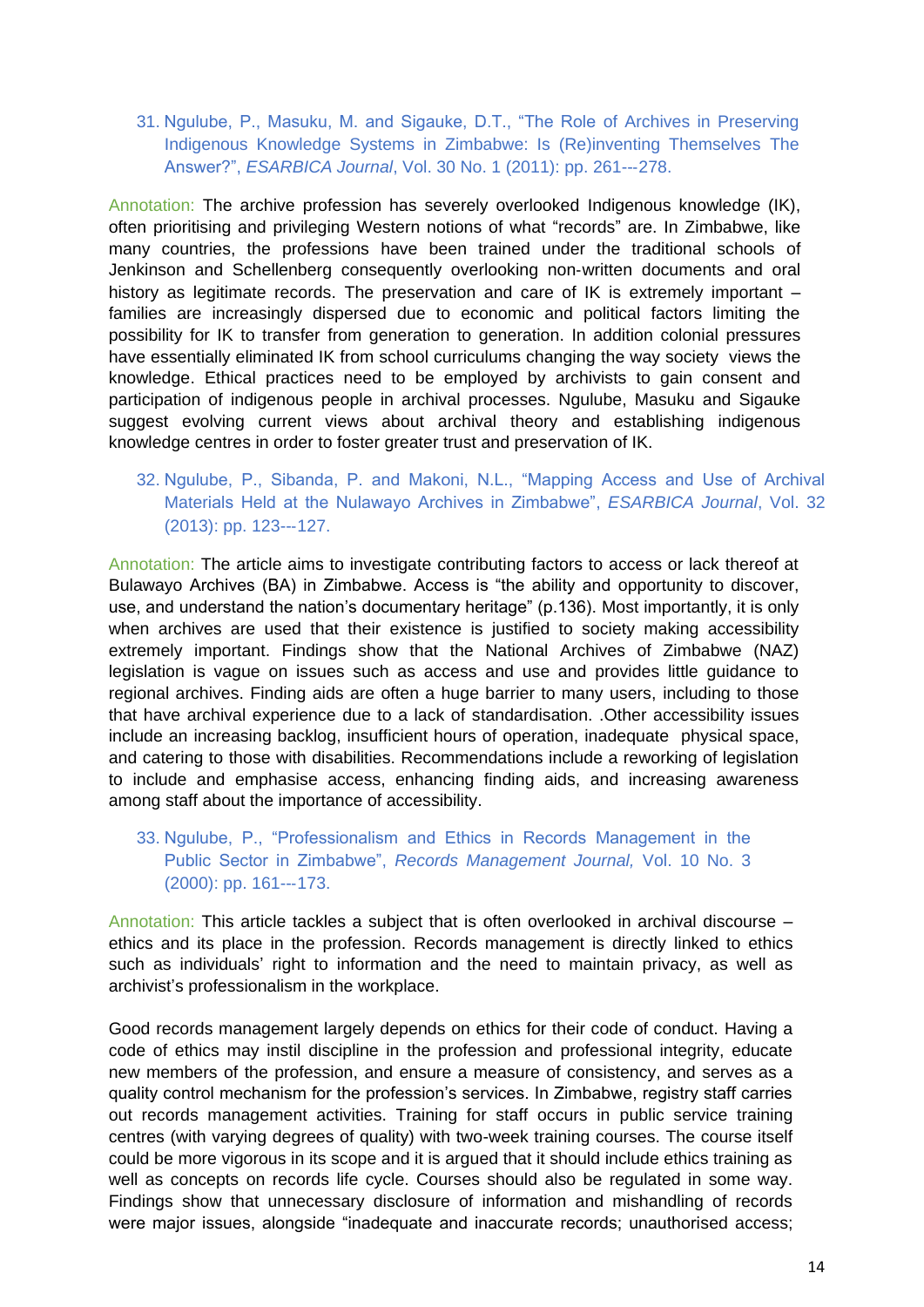mutilation; criminal activities; use to intimidate others; and unauthorised destruction and disclosure" (p.168). Further actions need to be taken specifically in training to improve professionalisation of records managers.

# 34. Ngulube, P. and Tafor, V. F."The management of public records and archives in the member countries of ESARBICA", *Journal of the Society of Archivists,*Vol. 27 No. 1 (2006):pp. 57--‐83.

Annotation: This article seeks to investigate issues faced by national archives in sub-Saharan Africa and compile measurable data on those issues. Public records were focused on because governments are the largest producers and users of information. Archival legislation guiding most of the countries have been characterised as "second generation" – which allows for the power of national archives to evaluate records management programmes, but still needs to be updated to fulfil current needs – a major issue for many countries worldwide. Ngulube and Tafor suggest improving legal standing of archival institutions by compiling mission statements, records surveys, public programmes, standardised scheduling and appraisal practices and a focus on financial management and training. Findings showed that most of the archives had inadequate records management processes that can only be remedied by planning active steps toward change and monitoring progress.

#### 35. Ngulube, P. "Guidelines and Standards for Records Management Education and Training: A Model for Anglophone Africa", Records *Management Journal,* Vol. 11 No. 3 (2001): pp. 155--‐173.

Annotation: This article focuses on the creation and maintenance of guidelines and standards for records management education and training. Education and training are inarguably essential for any profession, they are "concerned with the development of knowledge, skills, and attributes necessary for individuals to… contribute positively to society... to (develop) lifelong skills and expertise" (p.155). Ngulube argues that education and training are equally important as the success or failure of any records management system. In Anglophone Africa, records management training varies greatly in content, curriculum, certification, standards and duration, making standardisation and compatibility among practitioners extremely difficult. Ngulube suggests using the South African Qualifications Authority (SAQA), which oversees the bodies responsible for education and training standards in South Africa, as a model to ensure learning outcomes are satisfied before accreditation is awarded. The use of the model allows for the standardisation of education and training of archivists and records managers.

#### 36. Ngulube, P. "Strategies for Managing Digital Records and Documents in the Public Sector in Sub Saharan Africa", From the *67th IFLA Council and General Conference*(2001).

Annotation: Information is the governments' most vital resource, and therefore must keep up with global changes and expectations such as digital records. Ngulube identifies three major challenges associated with digital information readiness: the lack of stability of digital media; access to digital information being dependent on infrastructure, hardware, and software; and the deterioration of digital information if not migrated or compliant with generic document standards (p. 4). Numerous studies have confirmed that little to no countries in Sub Saharan Africa have the capacity to manage digital records. Training, sufficient human resources, technological skills, policy development, and disaster readiness are integral to saving digital heritage. Ngulube suggests international cooperation in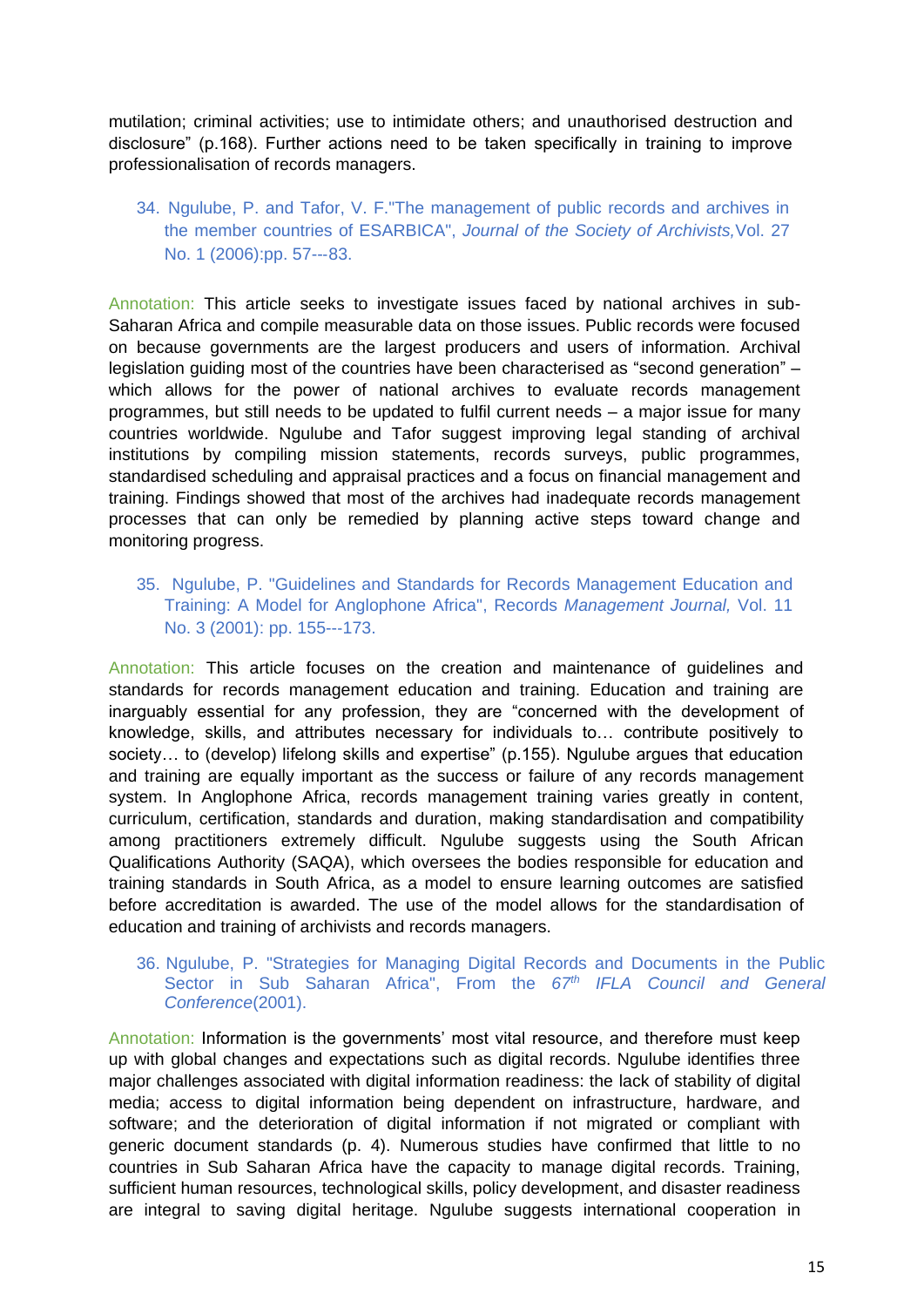technological research as well as informational professionals advocating for policy development.

## 37. Nkala, G.S., Ngulube, P. and Mangena, S.B., "E--‐records Readiness at the National Archives of Zimbabwe" *Mousaion,* Vol. 30 No. 2 (2012): pp. 108--‐116.

Annotation: Technology is rapidly changing and evolving, and many institutions are adopting those technologies. This article explores the readiness of electronic records at the National Archives of Zimbabwe (NAZ). E--‐government is the utilization of providing government services through electronic media and should aim to support and strengthen economic performance, efficiency, and accountability.

Archival institutions that utilize electronic systems for the management of electronic records should facilitate and establish policies, procedures, systems, and standards to assist creators to make sure records are authentic, reliable, and preserved; be involved in every stage ofthe records life cycle and continuum; manage and review records consistently and constantly; define requirements for preservation and accessibility so that records can remain available, accessible, and understandable over time (p. 112). Findings show that NAZ is not currently performing proactively to attempt to capture and preserve electronic records, it was also determined that infrastructure must first be confronted (such as the provision of servers, hardware and software). It was also found that staff members were very computer literate but require specialized training and education.

### 38. Onyancha, G., Bosire, O., Ngoepe, M., and Maluleka, J. "Trends, Patterns, Challenges and Types of Archival Research in Sub--‐Saharan Africa" *African Journal of Library, Archives & Information Science* Vol. 25 No. 2 (2015): pp.

Annotation: This article aims to promote the impetus for change in the archives and records management profession, perceptions of the profession, and publications by and about the profession. Education and training are extremely important in empowering archivists and records managers in navigating the challenges of electronic records and research must ensue to address societal changes that affect legislation and difficult political environments. Traditionally, the archival profession has been associated with the study of history and diplomatics, but increasingly archivists and records managers are needed in a more holistic way, acting as digital forensic experts, digital information managers, and legal specialists. Findings showed that there has been a lack of research, publishers, and publications in the area of archives and records management in Africa, even fewer in Sub Saharan Africa. Onyancha et al. suggest increased focus in promoting unique research, student and staff exchange programs, and subject--‐based conferences so that it may build stronger archival education and research activities.

# 39. Ruhode, E. "E--‐government Implementation for Inter--‐Organisational Information Sharing: A Holistic Information Systems Approach for Developing Countries" Dissertation (2013).

Annotation: This thesis examined the ICT situation within Zimbabwe and specifically within the Ministry of Tourism and Hospitality. Zimbabwe has generally high ICT adoption, but information is not shared between ministries. Zimbabwe possesses a dedicated ministry for ICT (MICT). It also has an ICT policy framework that the author characterizes as strong. Zimbabweans are widespread users of Internet enabled mobile phones, which is the primary vector for them to access government ICT and e--‐ government initiatives. Zimbabwe does not impose duty on the import of computers and mobile phones. However, ICT development is hampered by Zimbabwe's economic and electoral problems. Rural areas lack electrical service and infrastructure, and where it is available,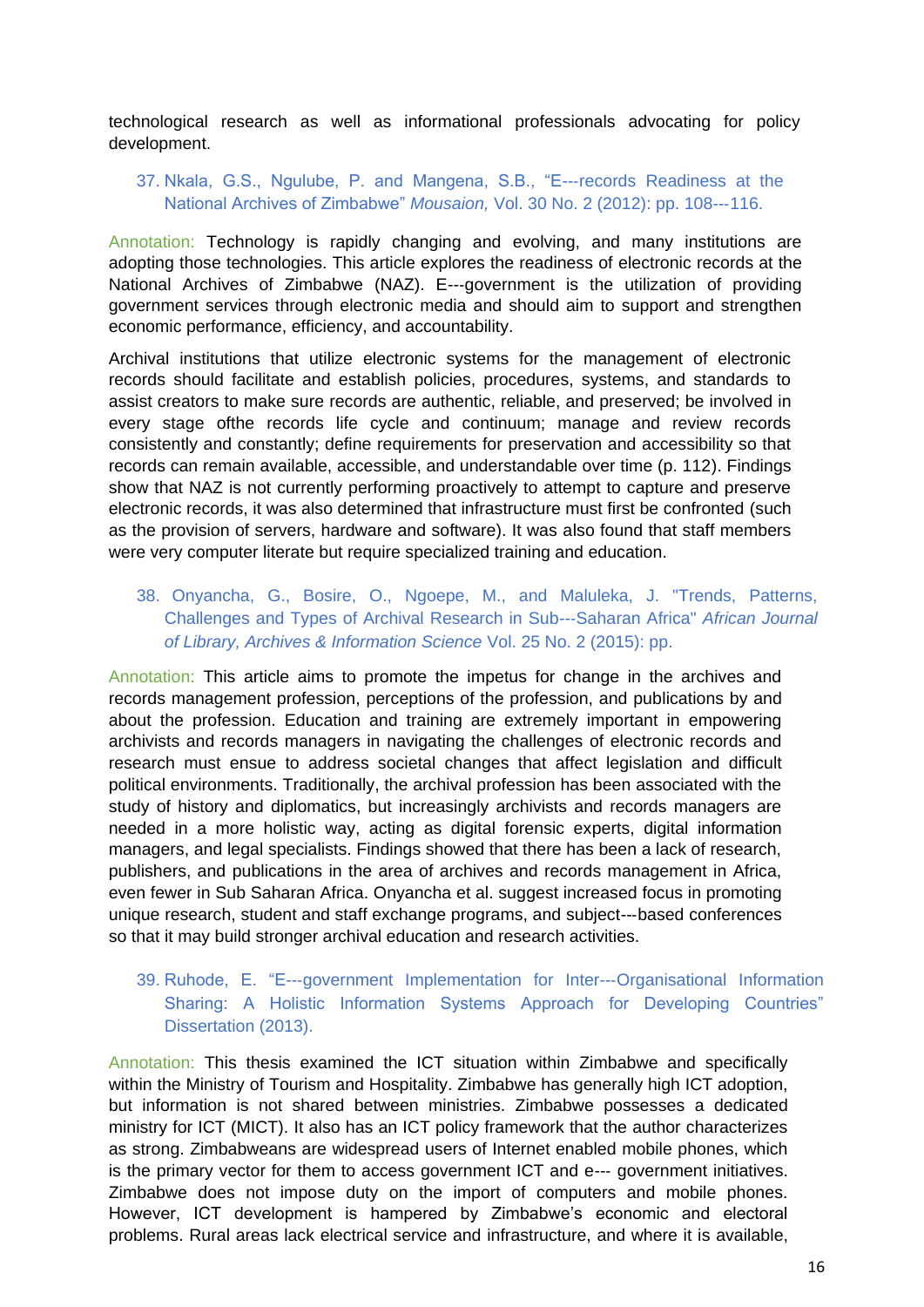it is routinely overtaxed. In the private sectors, Zimbabwean businesses have been enthusiastic adopters of e---commerce and tools like Electronic Data Interchange (EDI). The author notes several times that the public service in Zimbabwe is reliant on paper forms and that citizens must travel to specific offices to access them. ICT and e- -‐government is touted as a solution to enable easier access to these services.

# 40. Saurombe, N. "Public Programming of Public Archives in East and Southern Africa Regional Branch of the International Council on Archives" *Thesis from the University of South Africa*(2016).

Annotation: Saurombe presented this thesis at the University of South Africa in 2016. The thesis conducted original research to investigate the role and prominence of public programming in archival institutions in the ESARBICA region. Public programming is vital in promoting visibility and access to archival holdings and allows archives to be used in current and future actions. Findings showed that public programming was not a high priority for most archival institutions because of scarce funding, lack of cooperation and coordination between archival institutions, lack of experience with public programming among staff, lack of user knowledge, and a lack of enthusiasm by archivists. By principle, archives are meant to be used and citizens have the right to access public records. There are many benefits to promoting public programming  $-$  by showing society that the archival institution is justified, to show measurable services to justify financial support, to increase awareness of archival services and public rights, and to promote access. Saurombe points out that most archives do not have a public programs policy and the existing archival legislation promotes certain types of media (textual and paper) – often contributing to less effective public programs. Saurombe suggests embracing public programming in order to garner public support, implement institutional policies on public programming, a greater investigation into the needs of users, and training in the area of public programming in archival education.

### 41. Seles, A. "The Transferability of Trusted Digital Repository Standards to an East African Context" *Thesis from the University College London* (2016).

Annotation: This thesis aims to investigate Trusted Digital Repositories (TDRs) and its standards' potential implementation in Eastern Africa drawing from local and international literature. Seles studied the regulatory, financial, and logistical requirements using the OAIS and RAC models. The Open Archival Information System (OAIS) is a reference model committed to the management of digital information. RAC provides metrics for assessing trustworthiness and efficiency of TDRs. The findings showed that while TDRs are extremely advantageous, their standards were built upon a particular set of presumptions that do not necessarily relate directly to East African needs or realities. Seles' study highlighted that context is extremely important in determining the ability to adapt to foreign standards. Further, if transferability were a possibility, it would be necessary for Eastern African countries to participate in the development process of the standards in order to reflect the context and reality of the region.

#### 42. Sigauke, D.T. and Nengomasha, C.T., "Challenges and Prospects Facing the Digitization of Historical Records for their Preservation within the National Archives of Zimbabwe", Paper presented at the ICADLA 2: International Conference on African Digital Libraries and Archives (Johannesburg: 2012).

Annotation: Digitisation can be used as a way to preserve (only in the sense that it can limit physical use of delicate records), and also to improve access. The National Archives of Zimbabwe (NAZ) is yet to create a fully implemented digitisation programme but should attempt to do so. Barriers may include lack of hardware and software to commit to such an